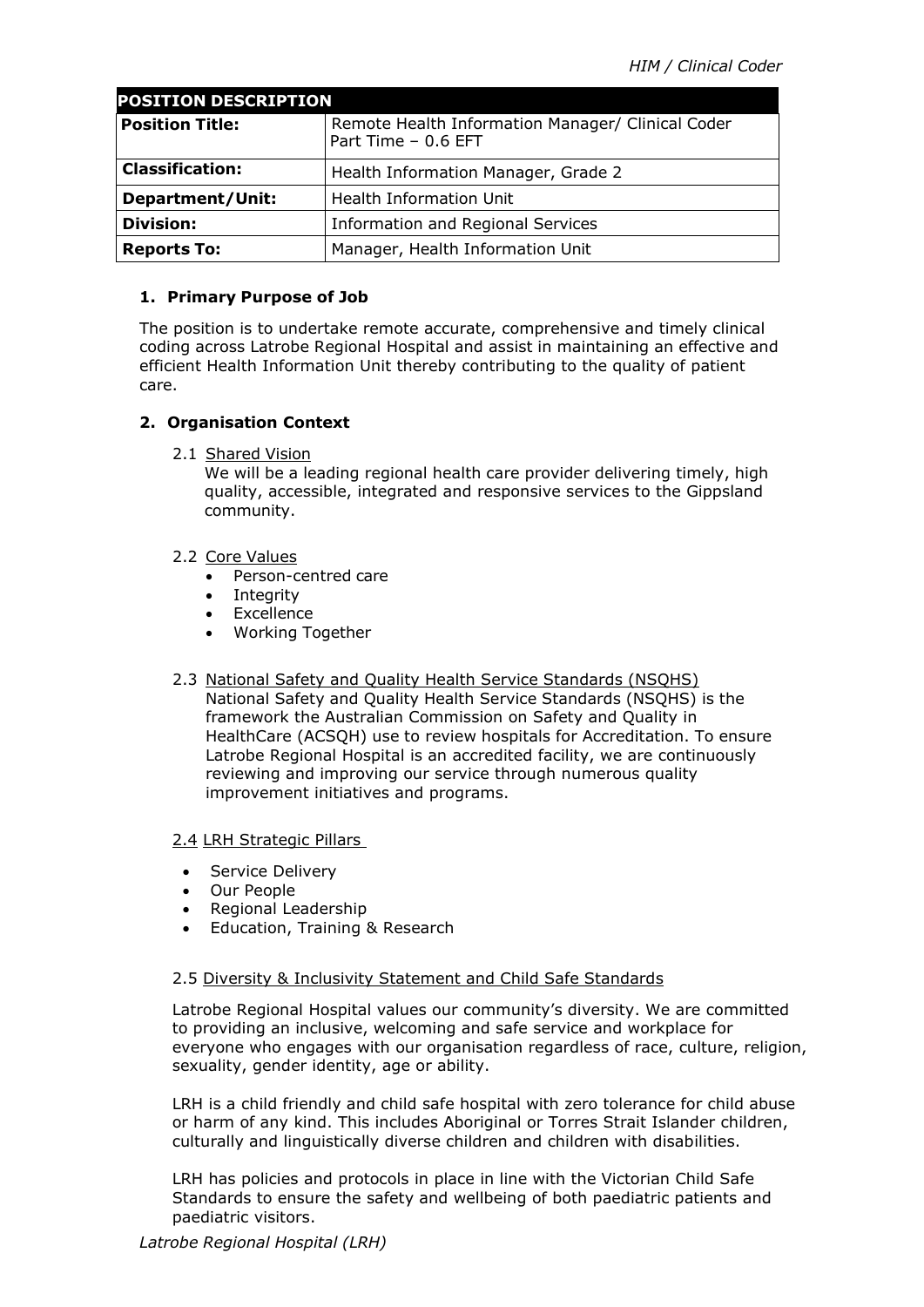2.6 Structure

The HIM / Clinical Coder reports to the Manager, Health Information Unit.



### 2.7 Liaison

Liaise within the frameworks of established protocols with both internal and external agencies

- *External:* Local Medical Officers, Visiting Medical Officers and other various external bodies
- *Internal:* Executive Management, Medical Services, Information Communication Technology, Finance Department. Patient Services Unit, Ward Clerks and other various staff as needed.

### **3 Resource Management**

- 3.1 Total Staff Management (FTE)
	- Not applicable
- 3.2 Annual Operating Expenditure
	- Not Applicable
- 3.3 Personal Responsibilities
	- Compliance with Occupational Health & Safety Regulations
	- Compliance with Working from Home Agreement Protocol
	- Compliance with Remote Coding Protocol
	- Compliance with legislative requirements
	- To complete mandatory training annually
	- To participate in annual performance appraisal
	- Support the delivery of high quality and safe patient care
	- Awareness and engagement in continuous improvement initiatives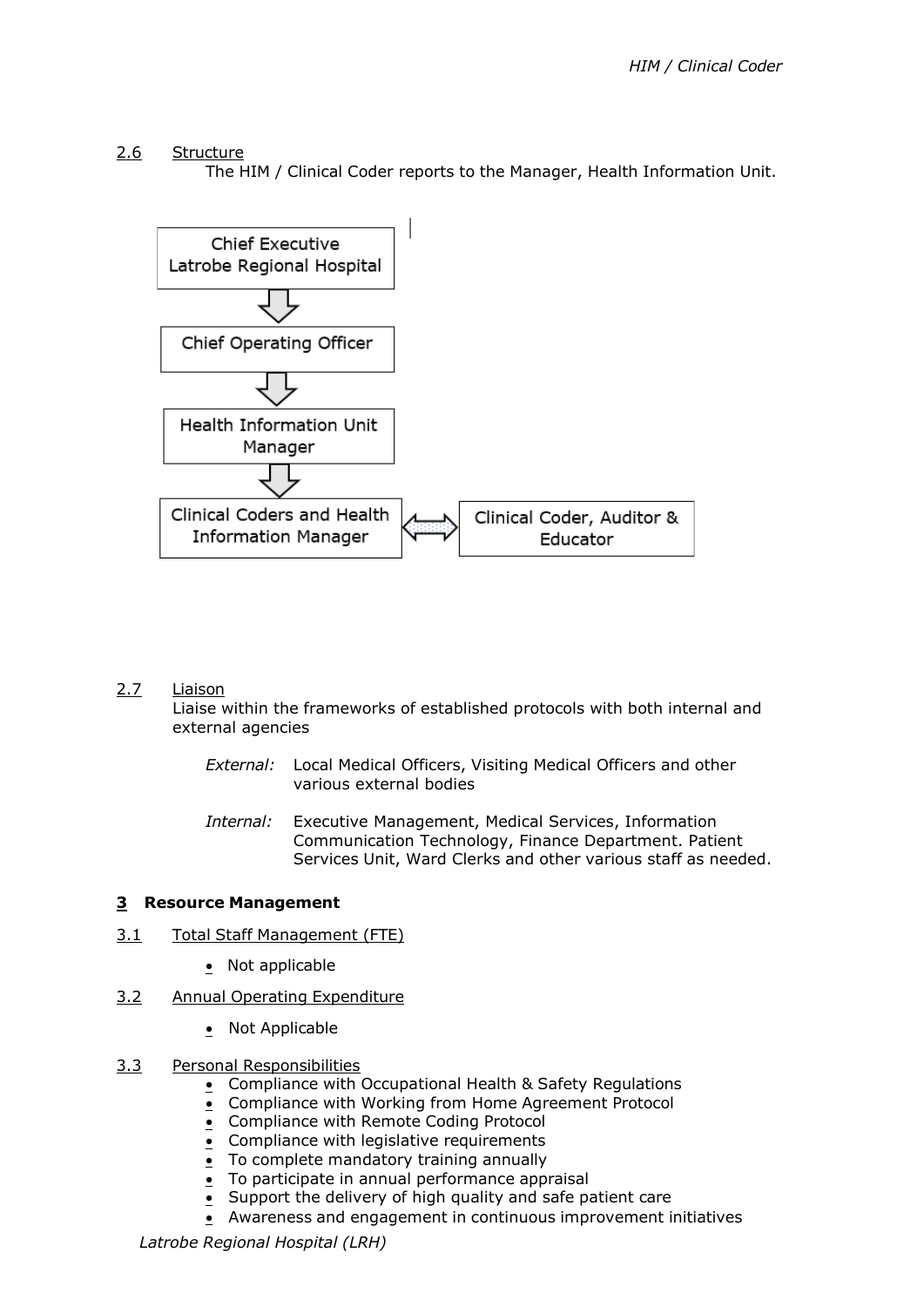# **4 Qualifications/Experience**

## 4.1 Mandatory

- Successful completion of a recognised Clinical Coding Course (HIMAA or equivalent)
- Current knowledge, experience ICD-10-AM coding
- Comprehensive knowledge of clinical coding systems
- Skills in interpretation and analysis of clinical data
- Demonstrated sound time management and organisation skills with the ability to meet tight deadlines within defined resources ensuring targets are met
- Demonstrate capacity to work independently and collaboratively as a part of a high performing team with the ability to motivate and coordinate staff.
- Highly competent computer skills utilising varied and appropriate software programs (e.g. word processing, data management systems and spreadsheets)
- Demonstrated experience, competency and extensive recent clinical coding experience using ICD-10-AM & ACHI with a thorough understanding of the Australian Coding Standards and a understanding of casemix, DRGs and Activity Based Management models and their application the health system.
- Experience and demonstrated competency in Clinical Coding using ICD-10-AM Classification system across a broad casemix for a period of at least 3 years is essential and experience in a hospital or health care setting is desirable

### 4.2 Desirable

- Recent attendance at coding workshops, education updates and conferences
- Experience working with in-house software program Health smart iPM and AllScripts Sunrise Electronic Medical Record

# **5 Key Selection Criteria**

- 5.1 Key Competencies
	- Respect for confidentiality
	- Well-developed organisational skills
	- Excellent computer skills
	- Attention to detail and production of accurate work
	- Ability to work well in an environment of conflicting demands
	- Ability to work in a remote setting (home-based clinical coding)
	- Demonstrates ability to organise and prioritise daily tasks and meet deadlines
	- Demonstrated ability with ICD 10 AM coding standards and Department of Health guidelines
	- Strong commitment to customer service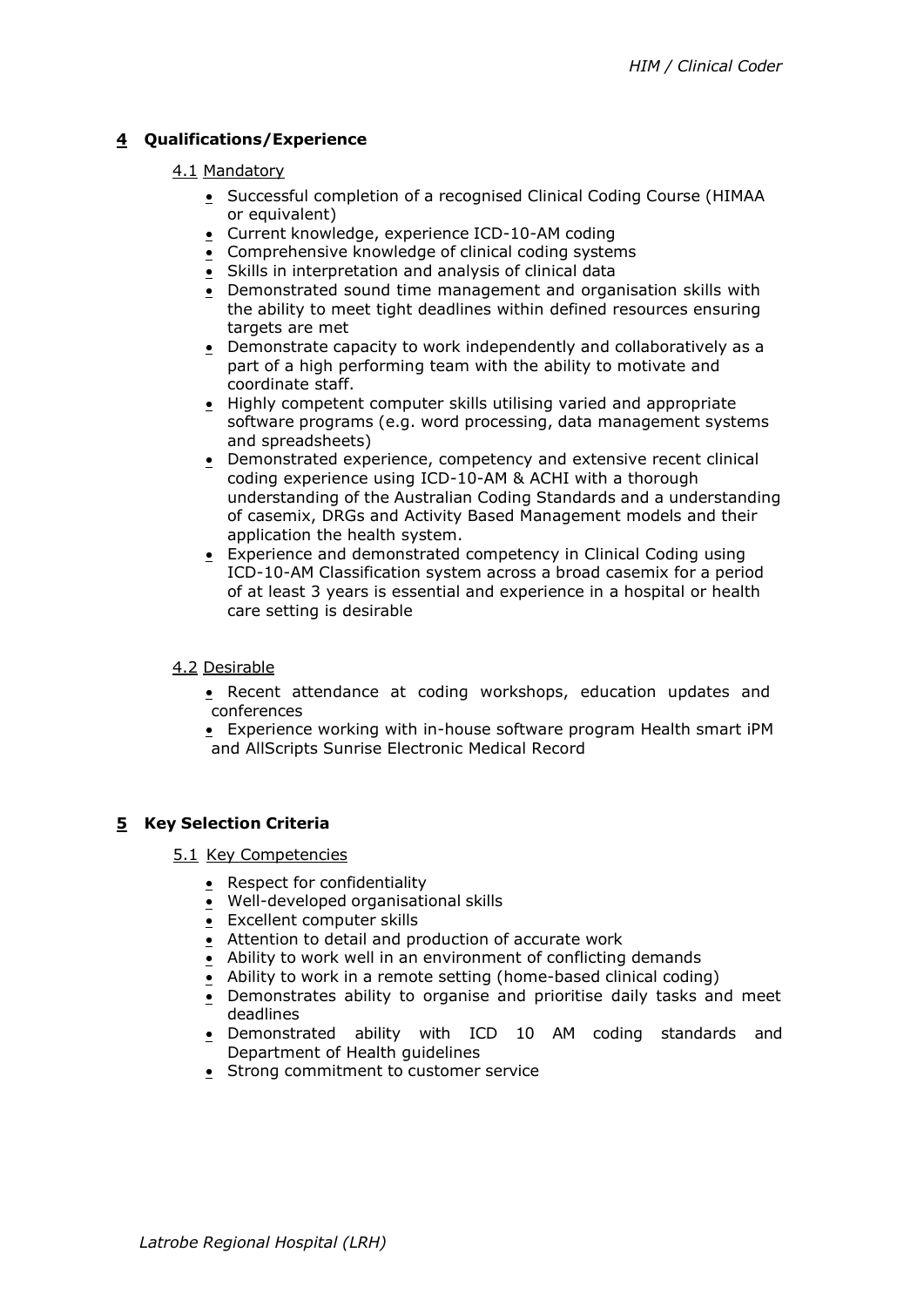## 5.2 Personal Attributes

- Excellent communication and interpersonal skills (written and verbal)
- High standard of personal presentation, including a professional disposition and diplomatic approach
- Ability to work well under pressure
- Flexible and adaptable.
- Ability to work and participate well within a team
- Willingness to learn new techniques and practices
- Motivated to continual improvement

### **6 Other Attributes Required**

• Not Applicable

### **7 Duties/Responsibilities**

- 7.1 Maintain patient/client and staff confidentiality
- 7.2 Contribute and assist with the Clinical Coding of records to meet National Centre in Classification of Health (NCCH) and NSQHS (standard 1)
- 7.3 Follow Latrobe Regional Hospital Remote Coding Guidelines

#### *Activities include:*

- Read, analyse and extract relevant information from patient episodes in accordance with ICD 10 AM Australian modification coding guidelines to ensure quality coding
- Ensure the accurate and comprehensive entry of coded information into the hospital's Patient Management System
- Adhere to clinical coding time deadlines set by the Department of Health and Human Services
- Complete coding in accordance with internal Key performance indicators (KPIs).
- Interact with Health Information Managers, Unit Managers and Clinicians to implement appropriate strategies to improve coding
- Participate in quality review activities and coding audits
- Participate in ongoing development and training programs
- Contribute to the editing and verification processes in the preparation of coded data for submission to the DoH and DHS
- Complete registrations and notifications of cancer to the Victorian Cancer **Registry**
- Keep abreast of current updates to clinical coding standards through selfeducation and attendance at professional development workshops and/or conferences.

#### *Measures include:*

- The designated LRH clinical coding process is adhered to
- DHS and internal time deadlines are fully met 100% of occasions
- Coding practices are implemented and evaluated as per NCCH standards via DHS audits
- Audits indicate compliance with DHS coding guidelines using DHS benchmarks
- Internal audits to ensure high level of coding quality
- Standardisation of coding practice achieved by regular meetings
- Cancer registrations are completed as required